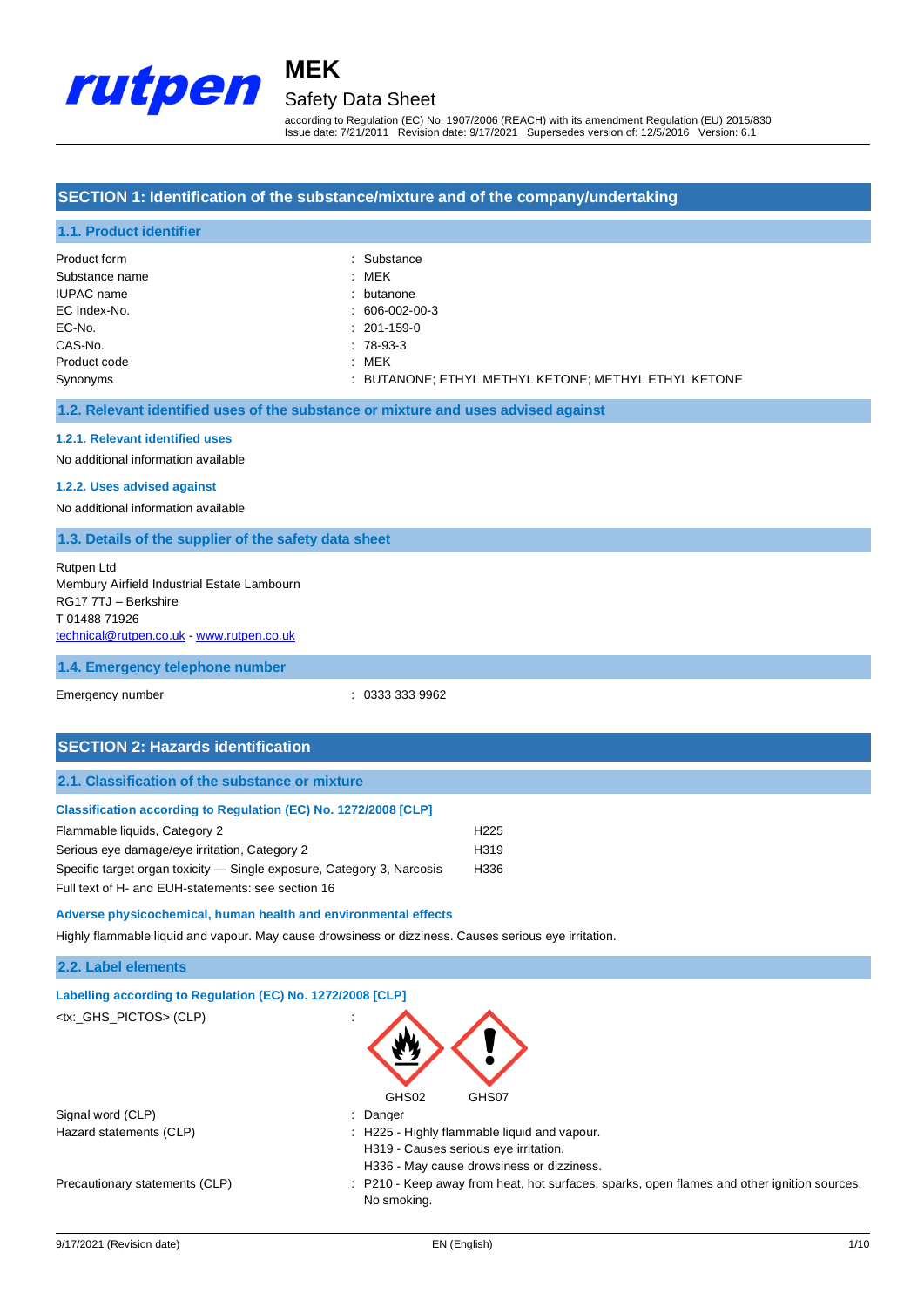# Safety Data Sheet

according to Regulation (EC) No. 1907/2006 (REACH) with its amendment Regulation (EU) 2015/830

|                | P261 - Avoid breathing dust/fume/gas/mist/vapours/spray.                          |
|----------------|-----------------------------------------------------------------------------------|
|                | P280 - Wear protective gloves/protective clothing/eye protection/face protection. |
|                | P312 - Call a POISON CENTRE or doctor if you feel unwell.                         |
|                | P337+P313 - If eye irritation persists: Get medical advice/attention.             |
| EUH-statements | : EUH066 - Repeated exposure may cause skin dryness or cracking.                  |

### **2.3. Other hazards**

No additional information available

### **SECTION 3: Composition/information on ingredients**

#### **3.1. Substances**

Substance type  $\qquad \qquad$ : Mono-constituent

| <b>Name</b> | <b>Product identifier</b>                                           | $\frac{9}{6}$ | <b>Classification according to</b><br>Regulation (EC) No. 1272/2008<br><b>ICLPI</b> |
|-------------|---------------------------------------------------------------------|---------------|-------------------------------------------------------------------------------------|
| MEK         | CAS-No.: 78-93-3<br>EC-No.: 201-159-0<br>EC Index-No.: 606-002-00-3 | 100           | Flam. Lig. 2, H225<br>Eye Irrit. 2, H319<br>STOT SE 3, H336                         |

### Full text of H- and EUH-statements: see section 16

### **3.2. Mixtures**

#### Not applicable

| <b>SECTION 4: First aid measures</b>                                                          |                                                                                                                                                                                     |  |
|-----------------------------------------------------------------------------------------------|-------------------------------------------------------------------------------------------------------------------------------------------------------------------------------------|--|
| 4.1. Description of first aid measures                                                        |                                                                                                                                                                                     |  |
| First-aid measures general                                                                    | : Call a poison center or a doctor if you feel unwell.                                                                                                                              |  |
| First-aid measures after inhalation                                                           | : Remove person to fresh air and keep comfortable for breathing.                                                                                                                    |  |
| First-aid measures after skin contact                                                         | : Rinse skin with water/shower. Take off immediately all contaminated clothing.                                                                                                     |  |
| First-aid measures after eye contact                                                          | : Rinse cautiously with water for several minutes. Remove contact lenses, if present and easy<br>to do. Continue rinsing. If eye irritation persists: Get medical advice/attention. |  |
| First-aid measures after ingestion                                                            | : Call a poison center or a doctor if you feel unwell.                                                                                                                              |  |
| 4.2. Most important symptoms and effects, both acute and delayed                              |                                                                                                                                                                                     |  |
| Symptoms/effects<br>Symptoms/effects after skin contact<br>Symptoms/effects after eye contact | : May cause drowsiness or dizziness.<br>: Repeated exposure may cause skin dryness or cracking.<br>$\therefore$ Eve irritation.                                                     |  |

**4.3. Indication of any immediate medical attention and special treatment needed**

Treat symptomatically.

| <b>SECTION 5: Firefighting measures</b>                         |                                                                         |  |
|-----------------------------------------------------------------|-------------------------------------------------------------------------|--|
| 5.1. Extinguishing media                                        |                                                                         |  |
| Suitable extinguishing media                                    | : Water spray. Dry powder. Foam. Carbon dioxide.                        |  |
| 5.2. Special hazards arising from the substance or mixture      |                                                                         |  |
| Fire hazard<br>Hazardous decomposition products in case of fire | : Highly flammable liquid and vapour.<br>: Toxic fumes may be released. |  |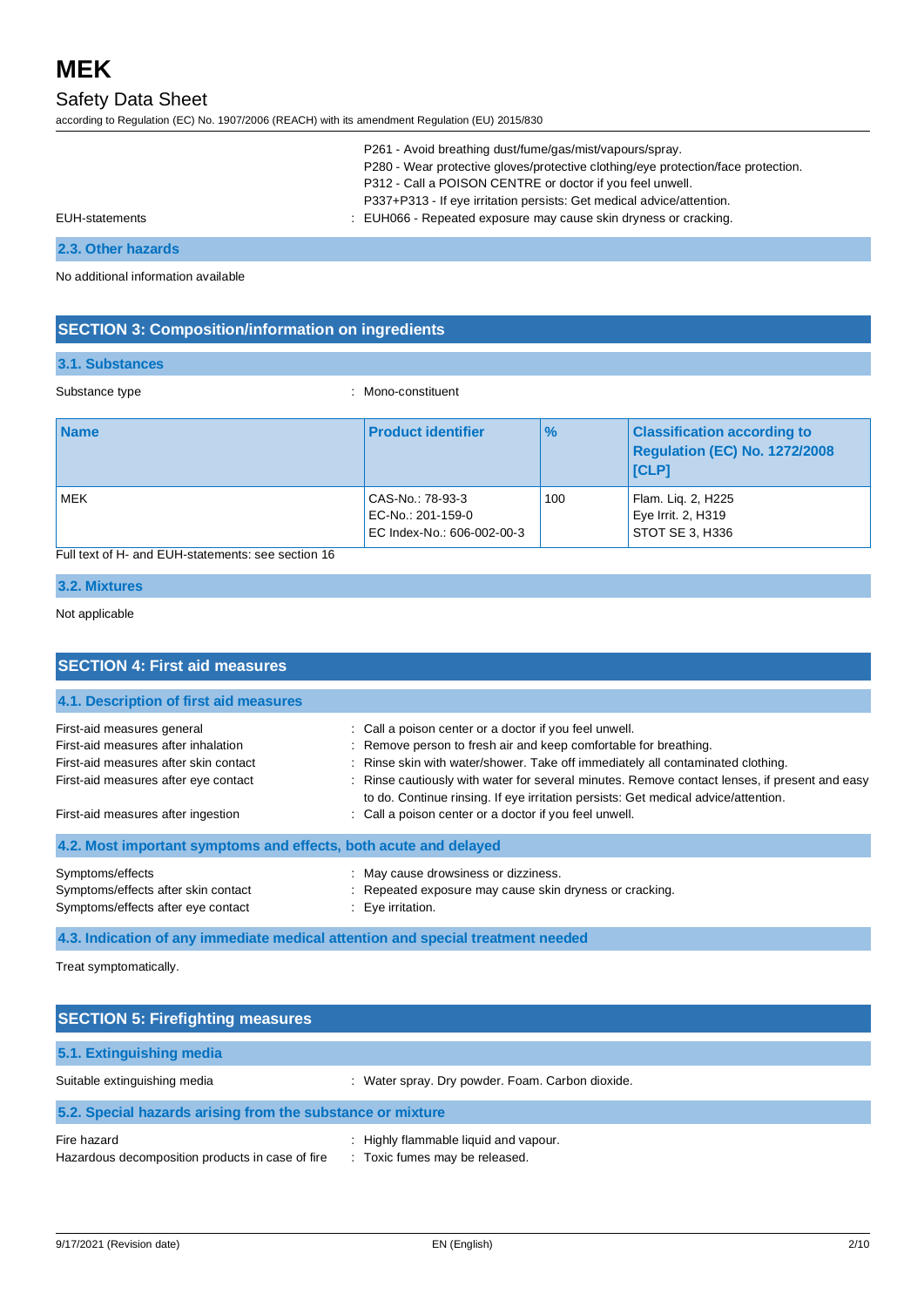# Safety Data Sheet

according to Regulation (EC) No. 1907/2006 (REACH) with its amendment Regulation (EU) 2015/830

| 5.3. Advice for firefighters                              |                                                                                                                                                                |
|-----------------------------------------------------------|----------------------------------------------------------------------------------------------------------------------------------------------------------------|
| Protection during firefighting                            | : Do not attempt to take action without suitable protective equipment. Self-contained<br>breathing apparatus. Complete protective clothing.                    |
| <b>SECTION 6: Accidental release measures</b>             |                                                                                                                                                                |
|                                                           | 6.1. Personal precautions, protective equipment and emergency procedures                                                                                       |
| 6.1.1. For non-emergency personnel                        |                                                                                                                                                                |
| Emergency procedures                                      | : Ventilate spillage area. No open flames, no sparks, and no smoking. Avoid breathing<br>dust/fume/gas/mist/vapours/spray. Avoid contact with skin and eyes.   |
| 6.1.2. For emergency responders                           |                                                                                                                                                                |
| Protective equipment                                      | : Do not attempt to take action without suitable protective equipment. For further information<br>refer to section 8: "Exposure controls/personal protection". |
| <b>6.2. Environmental precautions</b>                     |                                                                                                                                                                |
| Avoid release to the environment.                         |                                                                                                                                                                |
| 6.3. Methods and material for containment and cleaning up |                                                                                                                                                                |
| Methods for cleaning up                                   | : Take up liquid spill into absorbent material. Notify authorities if product enters sewers or<br>public waters.                                               |
| Other information                                         | : Dispose of materials or solid residues at an authorized site.                                                                                                |

### **6.4. Reference to other sections**

For further information refer to section 13.

| <b>SECTION 7: Handling and storage</b>                            |                                                                                                                                                                                                                                                                                                                                                                                                                                                                                                             |  |
|-------------------------------------------------------------------|-------------------------------------------------------------------------------------------------------------------------------------------------------------------------------------------------------------------------------------------------------------------------------------------------------------------------------------------------------------------------------------------------------------------------------------------------------------------------------------------------------------|--|
|                                                                   |                                                                                                                                                                                                                                                                                                                                                                                                                                                                                                             |  |
| 7.1. Precautions for safe handling                                |                                                                                                                                                                                                                                                                                                                                                                                                                                                                                                             |  |
| Precautions for safe handling                                     | : Keep away from heat, hot surfaces, sparks, open flames and other ignition sources. No<br>smoking. Ground/bond container and receiving equipment. Use only non-sparking tools.<br>Take precautionary measures against static discharge. Flammable vapours may<br>accumulate in the container. Use explosion-proof equipment. Wear personal protective<br>equipment. Use only outdoors or in a well-ventilated area. Avoid breathing<br>dust/fume/gas/mist/vapours/spray. Avoid contact with skin and eyes. |  |
| Hygiene measures                                                  | Do not eat, drink or smoke when using this product. Always wash hands after handling the<br>product.                                                                                                                                                                                                                                                                                                                                                                                                        |  |
| 7.2. Conditions for safe storage, including any incompatibilities |                                                                                                                                                                                                                                                                                                                                                                                                                                                                                                             |  |
| Technical measures<br>Storage conditions                          | Ground/bond container and receiving equipment.<br>÷.<br>Store in a well-ventilated place. Keep cool. Keep container tightly closed. Store locked up.                                                                                                                                                                                                                                                                                                                                                        |  |
| 7.3. Specific end use(s)                                          |                                                                                                                                                                                                                                                                                                                                                                                                                                                                                                             |  |

No additional information available

#### **SECTION 8: Exposure controls/personal protection**

#### **8.1. Control parameters**

### **8.1.1 National occupational exposure and biological limit values**

No additional information available

#### **8.1.2. Recommended monitoring procedures**

No additional information available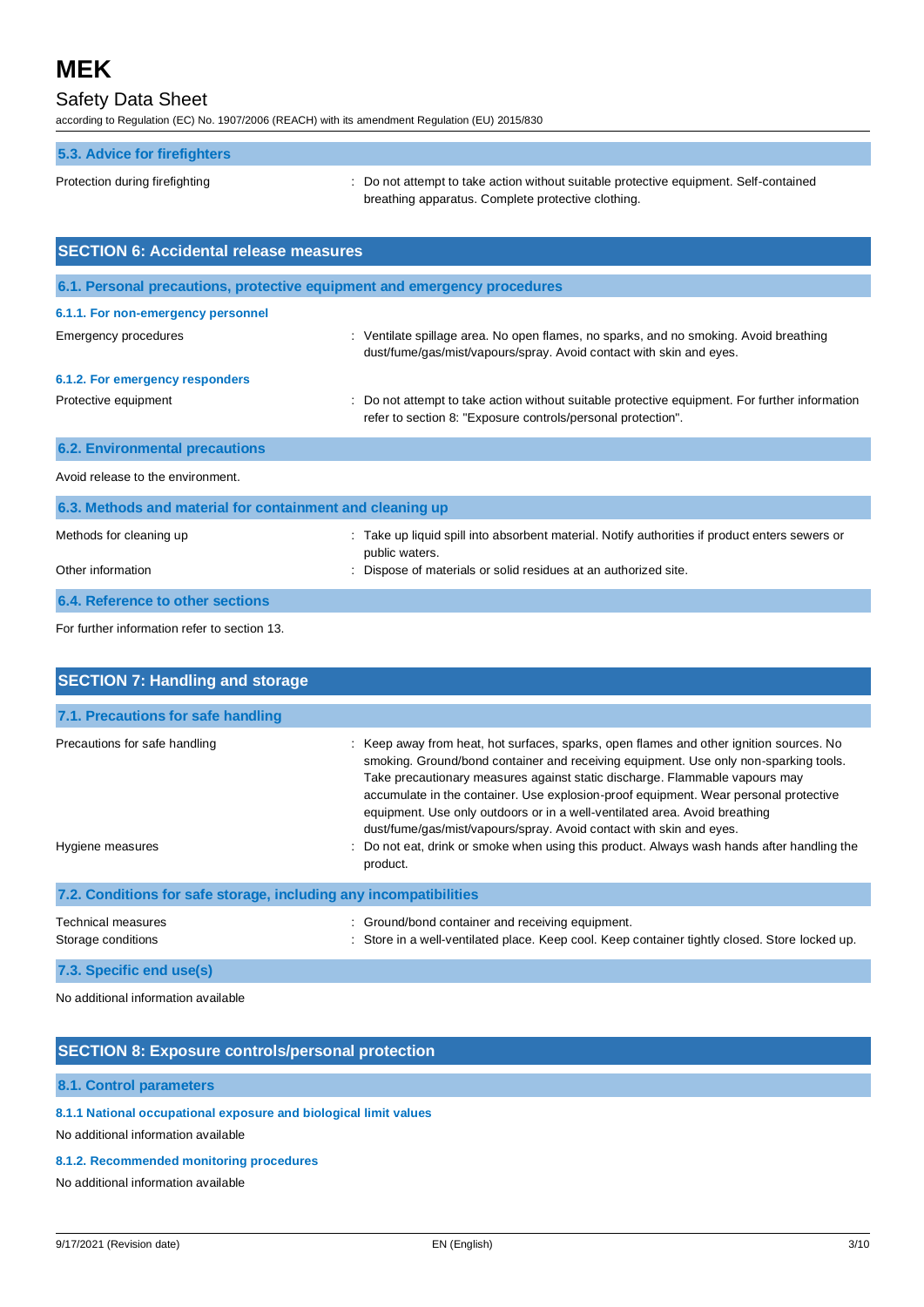# Safety Data Sheet

according to Regulation (EC) No. 1907/2006 (REACH) with its amendment Regulation (EU) 2015/830

#### **8.1.3. Air contaminants formed**

#### No additional information available

#### **8.1.4. DNEL and PNEC**

| MEK (78-93-3)                            |                           |  |
|------------------------------------------|---------------------------|--|
| <b>DNEL/DMEL (Workers)</b>               |                           |  |
| Long-term - systemic effects, dermal     | 1161 mg/kg bodyweight/day |  |
| Long-term - systemic effects, inhalation | 600 mg/m <sup>3</sup>     |  |
| <b>DNEL/DMEL (General population)</b>    |                           |  |
| Long-term - systemic effects, oral       | 31 mg/kg bodyweight/day   |  |
| Long-term - systemic effects, inhalation | 106 mg/m $3$              |  |
| Long-term - systemic effects, dermal     | 412 mg/kg bodyweight/day  |  |
| <b>PNEC (Water)</b>                      |                           |  |
| PNEC aqua (freshwater)                   | 55.8 mg/l                 |  |
| PNEC aqua (marine water)                 | 55.8 mg/l                 |  |
| PNEC aqua (intermittent, freshwater)     | 55.8 mg/l                 |  |
| <b>PNEC (Sediment)</b>                   |                           |  |
| PNEC sediment (freshwater)               | 284.74 mg/kg dwt          |  |
| PNEC sediment (marine water)             | 284.7 mg/kg dwt           |  |
| <b>PNEC (Soil)</b>                       |                           |  |
| PNEC soil                                | 22.5 mg/kg dwt            |  |
| <b>PNEC (Oral)</b>                       |                           |  |
| PNEC oral (secondary poisoning)          | 1000 mg/kg food           |  |
| <b>PNEC (STP)</b>                        |                           |  |
| PNEC sewage treatment plant              | 709 mg/l                  |  |

#### **8.1.5. Control banding**

No additional information available

#### **8.2. Exposure controls**

**8.2.1. Appropriate engineering controls**

#### **Appropriate engineering controls:**

Ensure good ventilation of the work station.

#### **8.2.2. Personal protection equipment**

**Personal protective equipment symbol(s):**



#### **8.2.2.1. Eye and face protection**

**Eye protection:** Safety glasses

#### **8.2.2.2. Skin protection**

**Skin and body protection:** Wear suitable protective clothing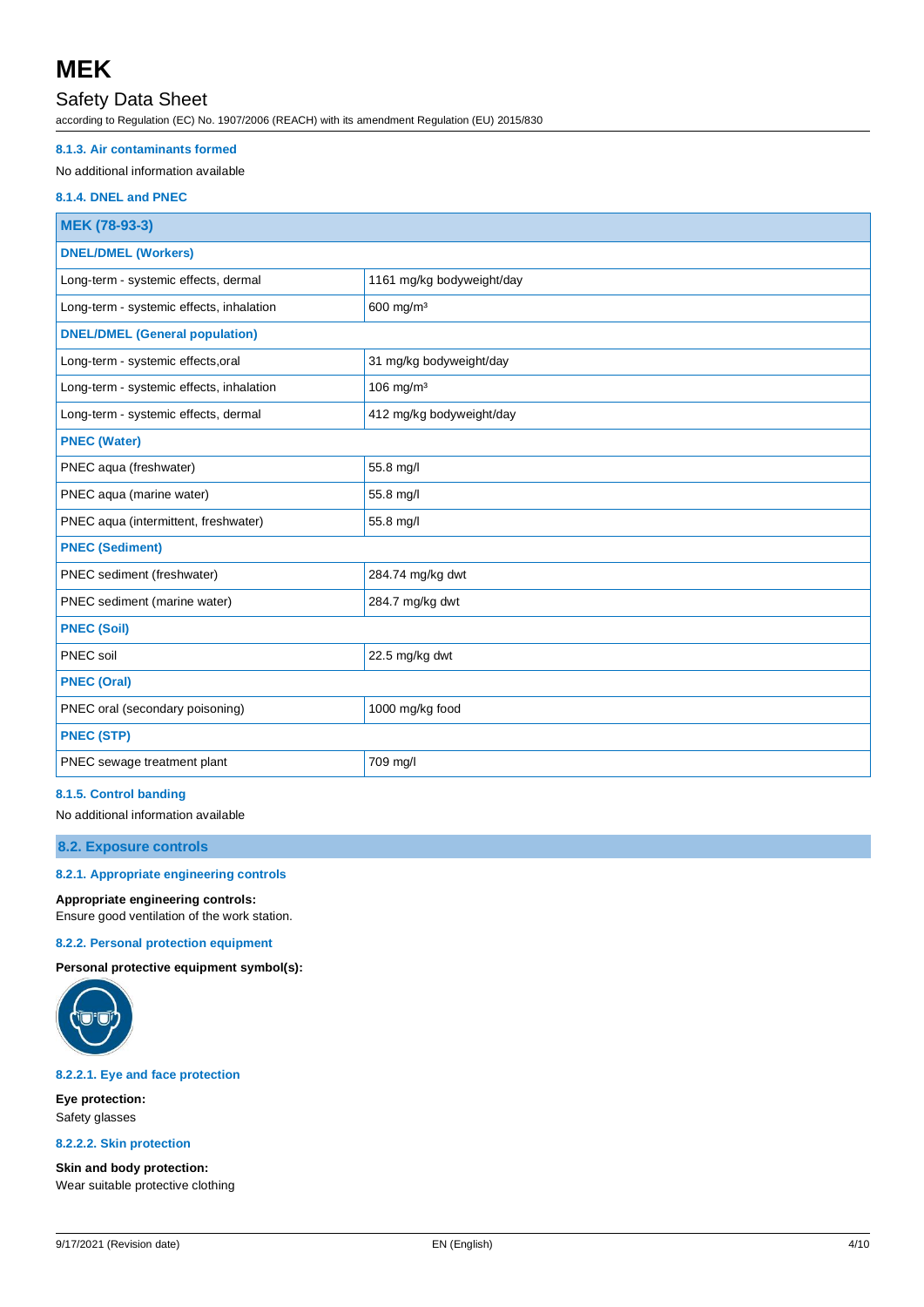# Safety Data Sheet

according to Regulation (EC) No. 1907/2006 (REACH) with its amendment Regulation (EU) 2015/830

#### **Hand protection:**

Protective gloves

#### **8.2.2.3. Respiratory protection**

#### **Respiratory protection:**

In case of insufficient ventilation, wear suitable respiratory equipment

#### **8.2.2.4. Thermal hazards**

No additional information available

#### **8.2.3. Environmental exposure controls**

#### **Environmental exposure controls:**

Avoid release to the environment.

# **SECTION 9: Physical and chemical properties**

#### **9.1. Information on basic physical and chemical properties**

| Physical state<br>Colour<br>Odour<br>Odour threshold<br>pH<br>Relative evaporation rate (butylacetate=1)<br>Melting point<br>Freezing point<br>Boiling point<br>Flash point<br>Auto-ignition temperature<br>Decomposition temperature<br>Flammability (solid, gas)<br>Vapour pressure<br>Relative vapour density at 20 °C<br>Relative density<br>Density<br>Solubility<br>Partition coefficient n-octanol/water (Log Pow)<br>Viscosity, kinematic<br>Viscosity, dynamic | : Liquid<br>Colourless.<br>Characteristic odour.<br>No data available<br>No data available<br>No data available<br>-86<br>No data available<br>: 796 °C<br>$\cdot$ -9 °C<br>: 515<br>No data available<br>Not applicable<br>No data available<br>No data available<br>: 0.806<br>0.81 g/cm <sup>3</sup> Type: 'density' Temp.: 20 °C<br>No data available<br>No data available<br>No data available<br>No data available |
|-------------------------------------------------------------------------------------------------------------------------------------------------------------------------------------------------------------------------------------------------------------------------------------------------------------------------------------------------------------------------------------------------------------------------------------------------------------------------|--------------------------------------------------------------------------------------------------------------------------------------------------------------------------------------------------------------------------------------------------------------------------------------------------------------------------------------------------------------------------------------------------------------------------|
|                                                                                                                                                                                                                                                                                                                                                                                                                                                                         |                                                                                                                                                                                                                                                                                                                                                                                                                          |
|                                                                                                                                                                                                                                                                                                                                                                                                                                                                         | No data available                                                                                                                                                                                                                                                                                                                                                                                                        |
| Explosive properties                                                                                                                                                                                                                                                                                                                                                                                                                                                    |                                                                                                                                                                                                                                                                                                                                                                                                                          |
| Oxidising properties                                                                                                                                                                                                                                                                                                                                                                                                                                                    | No data available                                                                                                                                                                                                                                                                                                                                                                                                        |
| <b>Explosive limits</b>                                                                                                                                                                                                                                                                                                                                                                                                                                                 | No data available                                                                                                                                                                                                                                                                                                                                                                                                        |

**9.2. Other information**

No additional information available

# **SECTION 10: Stability and reactivity**

### **10.1. Reactivity**

Highly flammable liquid and vapour.

**10.2. Chemical stability**

Stable under normal conditions.

### **10.3. Possibility of hazardous reactions**

No dangerous reactions known under normal conditions of use.

#### **10.4. Conditions to avoid**

Avoid contact with hot surfaces. Heat. No flames, no sparks. Eliminate all sources of ignition.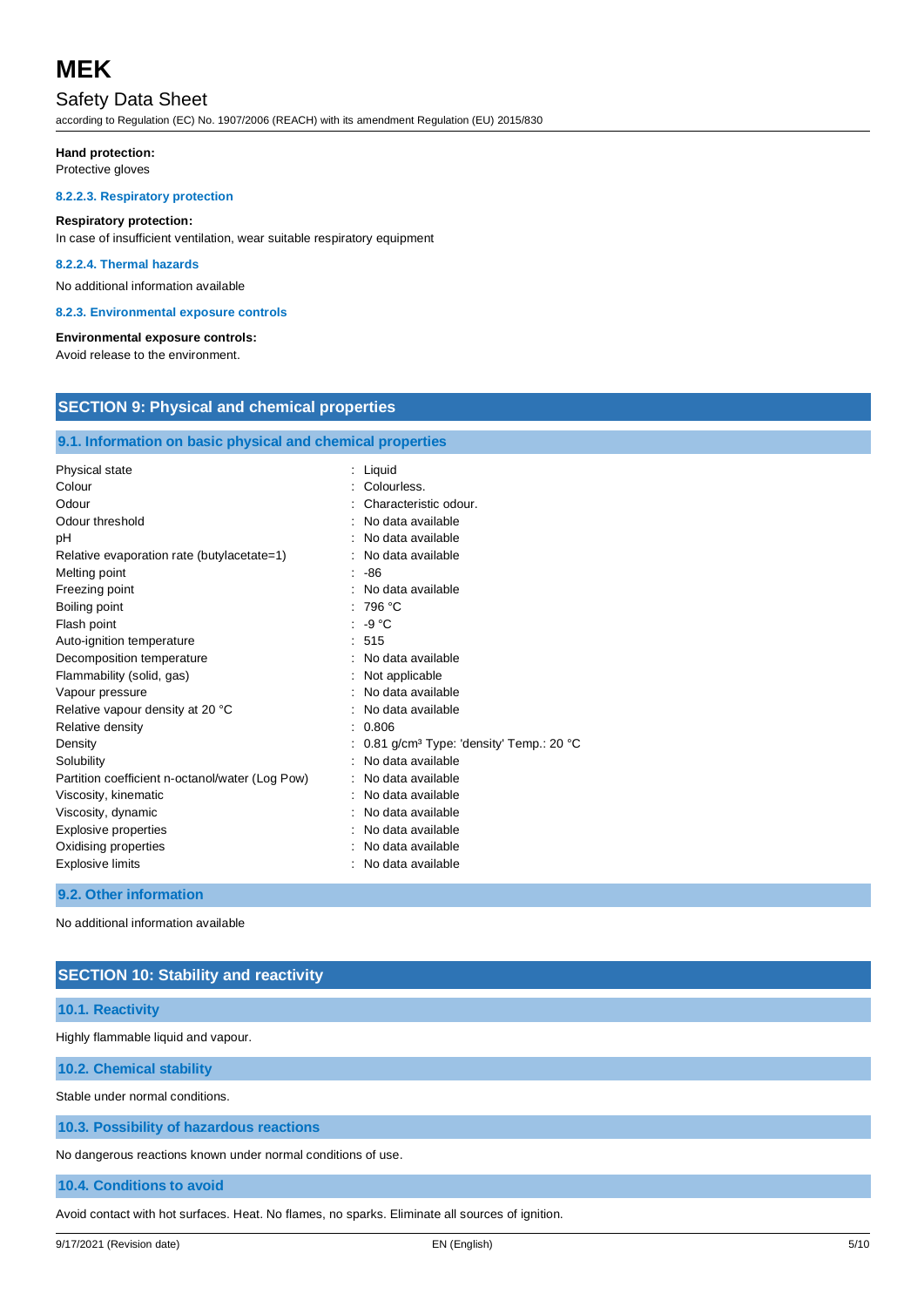# Safety Data Sheet

according to Regulation (EC) No. 1907/2006 (REACH) with its amendment Regulation (EU) 2015/830

#### **10.5. Incompatible materials**

#### No additional information available

#### **10.6. Hazardous decomposition products**

Under normal conditions of storage and use, hazardous decomposition products should not be produced.

# **SECTION 11: Toxicological information 11.1 Information on toxicological effects** Acute toxicity (oral) **interval** to the control of the classified in the classified Acute toxicity (dermal) **Example 2** and the classified in Not classified Acute toxicity (inhalation)  $\qquad \qquad$ : Not classified Skin corrosion/irritation : Not classified Serious eye damage/irritation : Causes serious eye irritation. Respiratory or skin sensitisation : Not classified Germ cell mutagenicity **Second Contract Contract Contract Contract Contract Contract Contract Contract Contract Contract Contract Contract Contract Contract Contract Contract Contract Contract Contract Contract Contract Co** Carcinogenicity **Carcinogenicity** : Not classified Reproductive toxicity **in the case of the CRS** control of the Reproductive toxicity STOT-single exposure **in the state of the state of the STOT-single exposure**  $\cdot$  May cause drowsiness or dizziness. STOT-repeated exposure in the state of the state of the STOT-repeated exposure Aspiration hazard **in the set of the set of the set of the set of the set of the set of the set of the set of the set of the set of the set of the set of the set of the set of the set of the set of the set of the set of th**

| <b>SECTION 12: Ecological information</b>                    |                                                                                                                                              |
|--------------------------------------------------------------|----------------------------------------------------------------------------------------------------------------------------------------------|
| 12.1. Toxicity                                               |                                                                                                                                              |
| Ecology - general                                            | The product is not considered harmful to aquatic organisms nor to cause long-term adverse<br>effects in the environment.                     |
| Hazardous to the aquatic environment, short-term<br>(acute)  | : Not classified                                                                                                                             |
| Hazardous to the aquatic environment, long-term<br>(chronic) | : Not classified                                                                                                                             |
| Not rapidly degradable                                       |                                                                                                                                              |
| MEK (78-93-3)                                                |                                                                                                                                              |
| LC50 - Fish [1]                                              | 2993 mg/l Test organisms (species): Pimephales promelas                                                                                      |
| EC50 - Crustacea [1]                                         | 308 mg/l Test organisms (species): Daphnia magna                                                                                             |
| EC50 72h - Algae [1]                                         | 1972 mg/l Test organisms (species): Pseudokirchneriella subcapitata (previous names:<br>Raphidocelis subcapitata, Selenastrum capricornutum) |
| EC50 96h - Algae [1]                                         | 2029 mg/l Test organisms (species): Pseudokirchneriella subcapitata (previous names:<br>Raphidocelis subcapitata, Selenastrum capricornutum) |

#### **12.2. Persistence and degradability**

No additional information available

| 12.3. Bioaccumulative potential     |  |
|-------------------------------------|--|
| No additional information available |  |
| 12.4. Mobility in soil              |  |

No additional information available

**12.5. Results of PBT and vPvB assessment**

No additional information available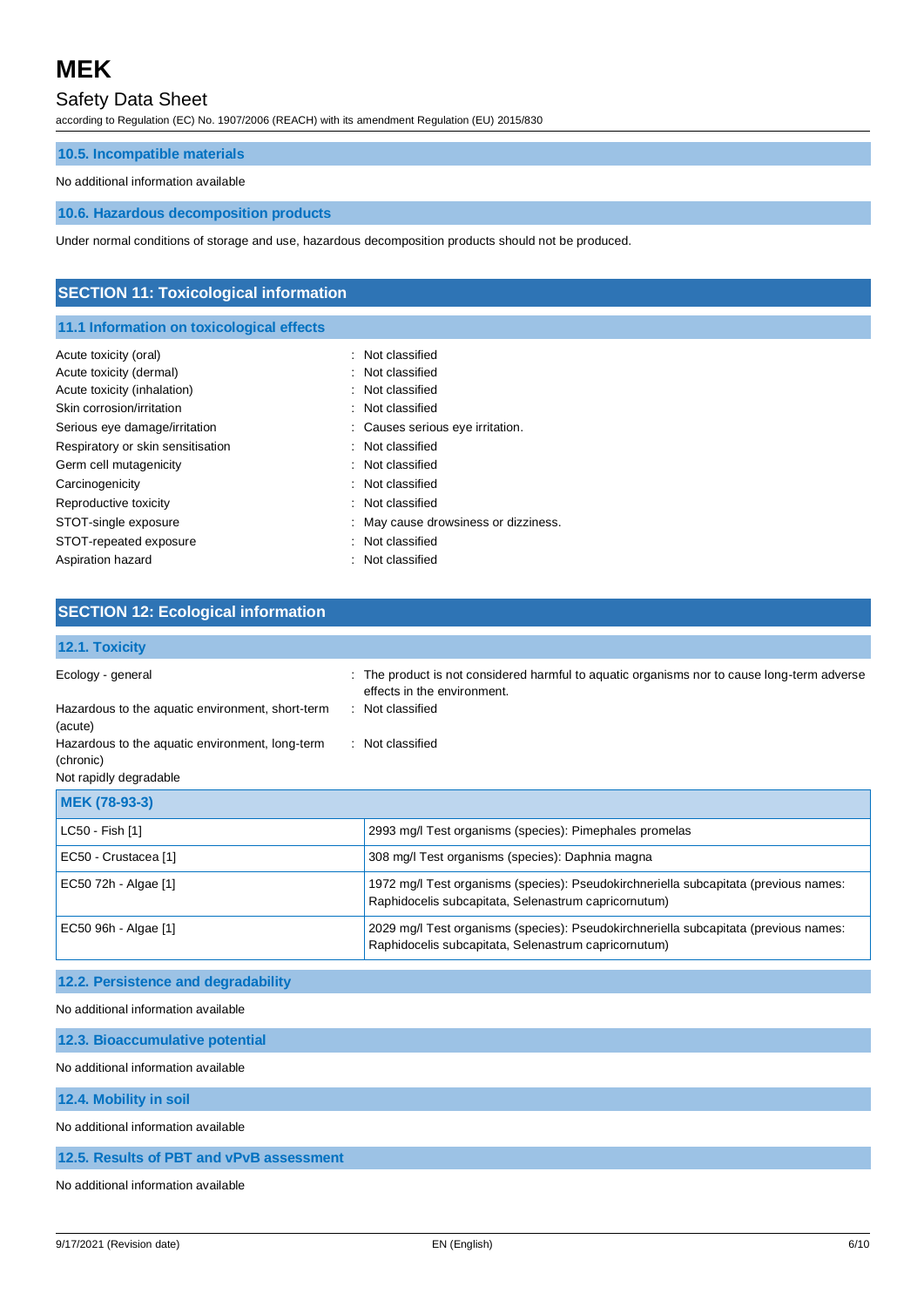# Safety Data Sheet

according to Regulation (EC) No. 1907/2006 (REACH) with its amendment Regulation (EU) 2015/830

#### **12.6. Other adverse effects**

No additional information available

# **SECTION 13: Disposal considerations**

# **13.1. Waste treatment methods**

Waste treatment methods : Dispose of contents/container in accordance with licensed collector's sorting instructions. Additional information **interest in the container.** : Flammable vapours may accumulate in the container.

### **SECTION 14: Transport information**

#### In accordance with ADR / IMDG / IATA / ADN / RID

| <b>ADR</b>                             | <b>IMDG</b>    | <b>IATA</b>    | <b>ADN</b>     | <b>RID</b>     |
|----------------------------------------|----------------|----------------|----------------|----------------|
| 14.1. UN number                        |                |                |                |                |
| <b>UN 1193</b>                         | Not applicable | Not applicable | Not applicable | Not applicable |
| 14.2. UN proper shipping name          |                |                |                |                |
| Not applicable                         | Not applicable | Not applicable | Not applicable | Not applicable |
| <b>Transport document description</b>  |                |                |                |                |
| UN 1193, II                            | Not applicable | Not applicable | Not applicable | Not applicable |
| 14.3. Transport hazard class(es)       |                |                |                |                |
| Not applicable                         | Not applicable | Not applicable | Not applicable | Not applicable |
| 14.4. Packing group                    |                |                |                |                |
| Ш                                      | Not applicable | Not applicable | Not applicable | Not applicable |
| <b>14.5. Environmental hazards</b>     |                |                |                |                |
| Dangerous for the<br>environment: No   | Not applicable | Not applicable | Not applicable | Not applicable |
| No supplementary information available |                |                |                |                |

### **14.6. Special precautions for user**

#### **Overland transport**

No data available

**Transport by sea** Not applicable

**Air transport** Not applicable

**Inland waterway transport** Not applicable

**Rail transport**

Not applicable

#### **14.7. Transport in bulk according to Annex II of Marpol and the IBC Code**

Not applicable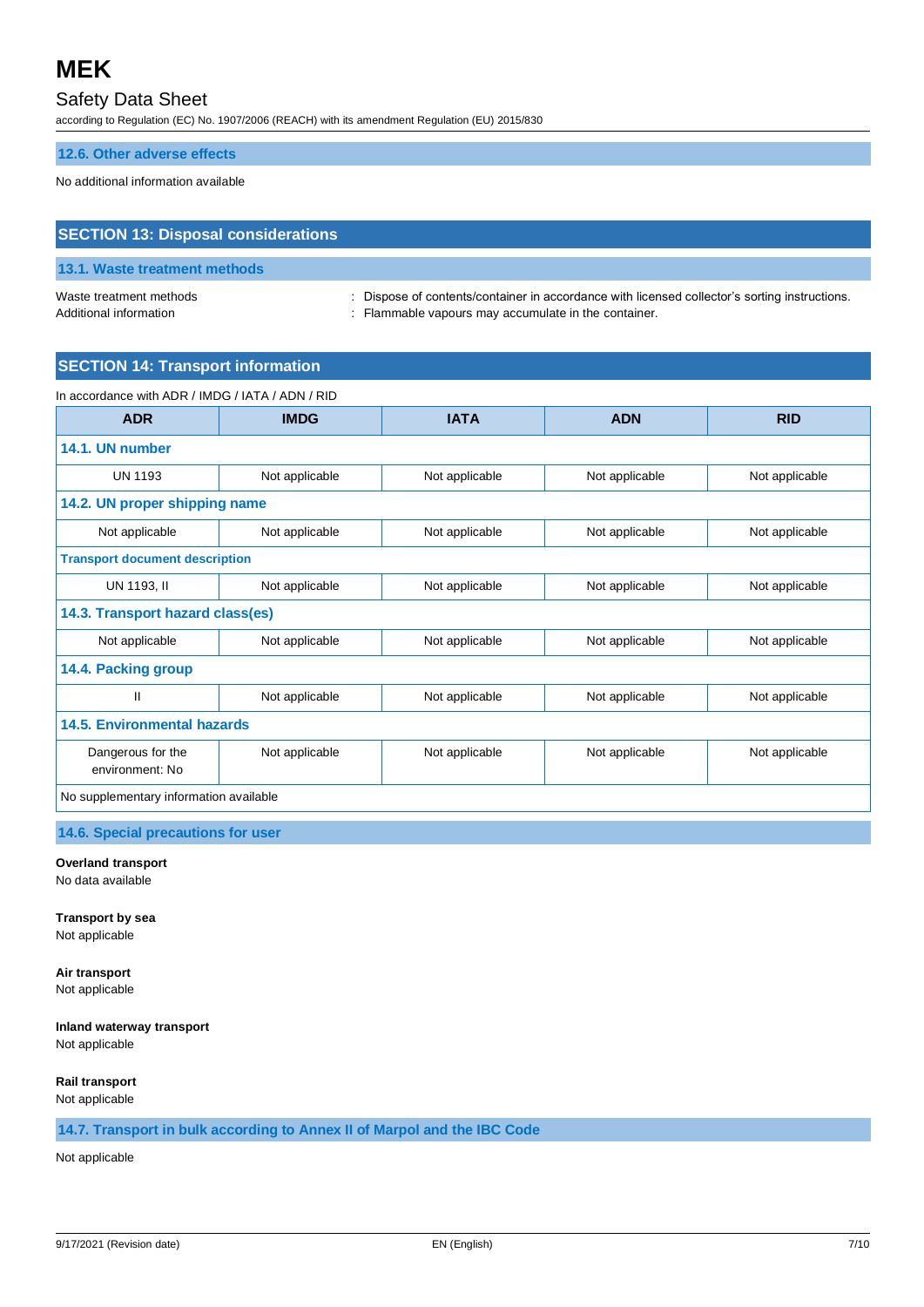# Safety Data Sheet

according to Regulation (EC) No. 1907/2006 (REACH) with its amendment Regulation (EU) 2015/830

#### **SECTION 15: Regulatory information**

**15.1. Safety, health and environmental regulations/legislation specific for the substance or mixture**

#### **15.1.1. EU-Regulations**

No REACH Annex XVII restrictions

MEK is not on the REACH Candidate List

MEK is not on the REACH Annex XIV List

MEK is not subject to Regulation (EU) No 649/2012 of the European Parliament and of the Council of 4 july 2012 concerning the export and import of hazardous chemicals.

MEK is not subject to Regulation (EU) No 2019/1021 of the European Parliament and of the Council of 20 June 2019 on persistent organic pollutants

Contains no substance subject to Regulation (EU) 2019/1148 of the European Parliament and of the Council of 20 June 2019 on the marketing and use of explosives precursors.

#### **15.1.2. National regulations**

# **France**

| <b>Occupational diseases</b> |                                                                                                                                                                                                                                                                                                                                                                                                                                                                                                       |
|------------------------------|-------------------------------------------------------------------------------------------------------------------------------------------------------------------------------------------------------------------------------------------------------------------------------------------------------------------------------------------------------------------------------------------------------------------------------------------------------------------------------------------------------|
| <b>Code</b>                  | <b>Description</b>                                                                                                                                                                                                                                                                                                                                                                                                                                                                                    |
| <b>RG 84</b>                 | Conditions caused by liquid organic solvents for professional use: saturated or unsaturated aliphatic or cyclic liquid<br>hydrocarbons and mixtures thereof; liquid halogenated hydrocarbons; nitrated derivatives of aliphatic hydrocarbons;<br>alcohols; glycols, glycol ethers; ketones; aldehydes; aliphatic and cyclic ethers, including tetrahydrofuran; esters;<br>dimethylformamide and dimethylacetamine; acetonitrile and propionitrile; pyridine; dimethylsulfone and<br>dimethylsulfoxide |

#### **Germany**

| Water hazard class (WGK)                           | : WGK 1, Slightly hazardous to water (Classification according to AwSV; ID No. 150)     |
|----------------------------------------------------|-----------------------------------------------------------------------------------------|
| Hazardous Incident Ordinance (12. BImSchV)         | : Is not subject of the Hazardous Incident Ordinance (12. BImSchV)                      |
| <b>Netherlands</b>                                 |                                                                                         |
| SZW-lijst van kankerverwekkende stoffen            | : The substance is not listed                                                           |
| SZW-lijst van mutagene stoffen                     | : The substance is not listed                                                           |
| SZW-lijst van reprotoxische stoffen - Borstvoeding | : The substance is not listed                                                           |
| SZW-lijst van reprotoxische stoffen -              | : The substance is not listed                                                           |
| Vruchtbaarheid                                     |                                                                                         |
| SZW-lijst van reprotoxische stoffen – Ontwikkeling | : The substance is not listed                                                           |
| <b>Denmark</b>                                     |                                                                                         |
| Classification remarks                             | : Emergency management guidelines for the storage of flammable liquids must be followed |
| Danish National Regulations                        | : Young people below the age of 18 years are not allowed to use the product             |
| <b>Switzerland</b>                                 |                                                                                         |
| Storage class (LK)                                 | : LK 3 - Flammable liquids                                                              |
| 15.2. Chemical safety assessment                   |                                                                                         |

No chemical safety assessment has been carried out

# **SECTION 16: Other information**

| <b>Abbreviations and acronyms:</b> |                                                                                                 |
|------------------------------------|-------------------------------------------------------------------------------------------------|
| <b>ADN</b>                         | European Agreement concerning the International Carriage of Dangerous Goods by Inland Waterways |
| <b>ADR</b>                         | European Agreement concerning the International Carriage of Dangerous Goods by Road             |
| <b>ATE</b>                         | <b>Acute Toxicity Estimate</b>                                                                  |
| <b>BCF</b>                         | Bioconcentration factor                                                                         |
| <b>BLV</b>                         | Biological limit value                                                                          |
| <b>BOD</b>                         | Biochemical oxygen demand (BOD)                                                                 |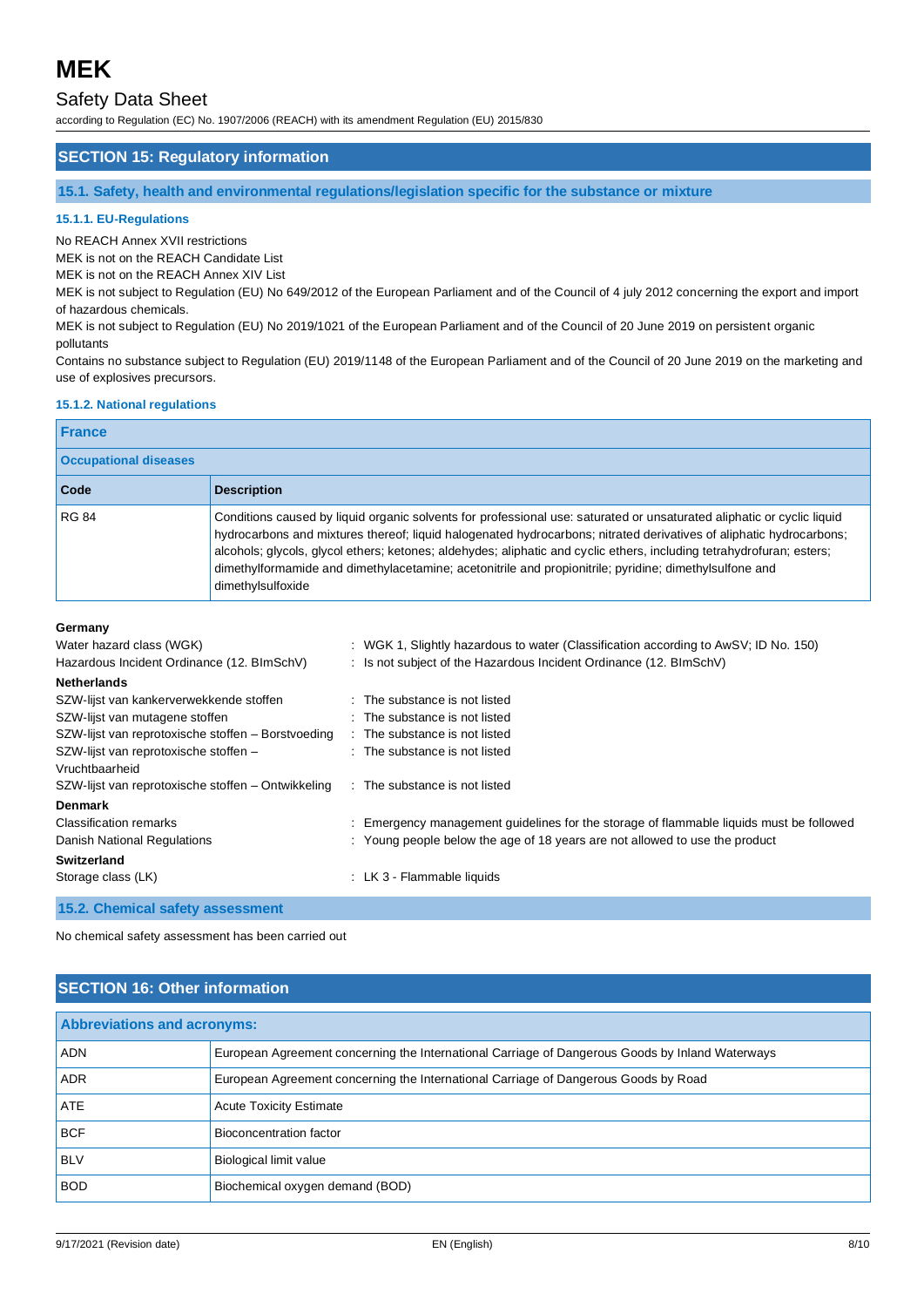# Safety Data Sheet

according to Regulation (EC) No. 1907/2006 (REACH) with its amendment Regulation (EU) 2015/830

| <b>Abbreviations and acronyms:</b> |                                                                              |
|------------------------------------|------------------------------------------------------------------------------|
| COD                                | Chemical oxygen demand (COD)                                                 |
| <b>DMEL</b>                        | Derived Minimal Effect level                                                 |
| <b>DNEL</b>                        | Derived-No Effect Level                                                      |
| EC-No.                             | European Community number                                                    |
| <b>EC50</b>                        | Median effective concentration                                               |
| EN                                 | European Standard                                                            |
| <b>IARC</b>                        | International Agency for Research on Cancer                                  |
| <b>IATA</b>                        | International Air Transport Association                                      |
| <b>IMDG</b>                        | International Maritime Dangerous Goods                                       |
| LC50                               | Median lethal concentration                                                  |
| LD50                               | Median lethal dose                                                           |
| LOAEL                              | Lowest Observed Adverse Effect Level                                         |
| <b>NOAEC</b>                       | No-Observed Adverse Effect Concentration                                     |
| <b>NOAEL</b>                       | No-Observed Adverse Effect Level                                             |
| <b>NOEC</b>                        | No-Observed Effect Concentration                                             |
| OECD                               | Organisation for Economic Co-operation and Development                       |
| OEL                                | Occupational Exposure Limit                                                  |
| <b>PBT</b>                         | Persistent Bioaccumulative Toxic                                             |
| <b>PNEC</b>                        | <b>Predicted No-Effect Concentration</b>                                     |
| <b>RID</b>                         | Regulations concerning the International Carriage of Dangerous Goods by Rail |
| <b>SDS</b>                         | Safety Data Sheet                                                            |
| <b>STP</b>                         | Sewage treatment plant                                                       |
| ThOD                               | Theoretical oxygen demand (ThOD)                                             |
| TLM                                | Median Tolerance Limit                                                       |
| <b>VOC</b>                         | Volatile Organic Compounds                                                   |
| CAS-No.                            | Chemical Abstract Service number                                             |
| <b>N.O.S.</b>                      | Not Otherwise Specified                                                      |
| vPvB                               | Very Persistent and Very Bioaccumulative                                     |
| ED                                 | Endocrine disrupting properties                                              |

| <b>Full text of H- and EUH-statements:</b> |                                                                        |
|--------------------------------------------|------------------------------------------------------------------------|
| EUH066                                     | Repeated exposure may cause skin dryness or cracking.                  |
| Eye Irrit. 2                               | Serious eye damage/eye irritation, Category 2                          |
| Flam. Lig. 2                               | Flammable liquids, Category 2                                          |
| H <sub>225</sub>                           | Highly flammable liquid and vapour.                                    |
| H319                                       | Causes serious eye irritation.                                         |
| H336                                       | May cause drowsiness or dizziness.                                     |
| STOT SE 3                                  | Specific target organ toxicity — Single exposure, Category 3, Narcosis |

Safety Data Sheet (SDS), EU